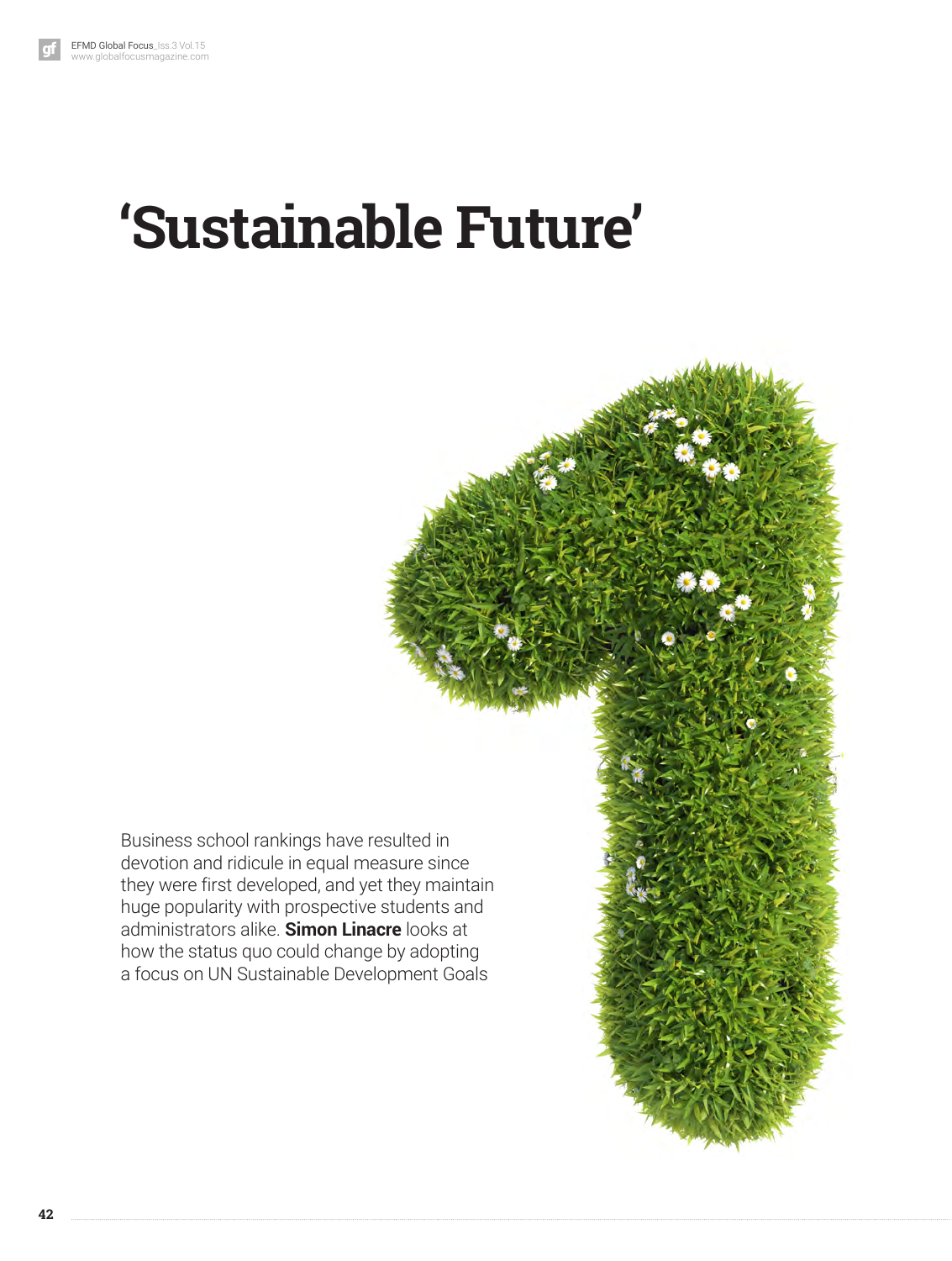**D**o you remember those far-off days when<br>we actually went to academic conferences? One of the many benefits we enjoyed was to meet a kindred spirit, someone who shared your thoughts and ideas, and who you looked forward to seeing again at another event on the circuit. These long-distance friendships often enabled you to develop something meaningful with your work, and also went some way towards justifying the time and expense the trips often entailed.

Such a meeting occurred at the GBSN annual conference in Lisbon, Portugal at the end of 2019 between myself and Professor David Steingard from the Haub School of Business at Saint Joseph's University (SJU) in the US. He was at the event to present some of the work he had been doing at SJU on its SDG Dashboard (https://sdgdashboard.sju.edu/?page\_id=22) – an interactive visualisation and data analytics tool demonstrating how university programmes align with the 17 UN Sustainable Development Goals (SDGs). At the gala dinner I sought out Dr. Steingard and asked him something that had been buzzing inside my head ever since I had heard him speak:

## **What if you worked with us at Cabells and applied SDG reporting methodology to academic journals?**

Cabells is a scholarly analytics company founded in 1978, and since then has maintained records of reputable, peer-reviewed business and management journals. Since the first hard copy directory the company published, the resource has grown into a fully searchable database of over 11,000 journals across multiple subject areas, but its specialism has always been in management sciences. Its

# $a_{jj}$

*Cabells is a scholarly analytics company founded in 1978, and since then has maintained records of reputable, peer-reviewed business and management journals.*

database of journals – now called Journalytics – includes information on citations, acceptance rates, publication times and media influence, and as part of its continual product development, new metrics are always being evaluated. As such, including information based on the increasing importance of the UN SDGs was something Cabells was keen to explore.

Prof. Steingard and I met again at Davos in 2020, and from then on small teams at SJU and Cabells have been working on a methodology for analysing and assessing the extent to which a journal has engaged with the UN's SDGs through the articles it has published over time. This has resulted in the new metric announced earlier in 2021 – SDG Impact Intensity™ – the first academic journal rating system for evaluating how journals contribute to positively impacting the SDGs (https://blog.cabells. com/2021/03/17/cabells-launches-new-sdgimpact-intensity-journal-rating-system-inpartnership-with-saint-josephs-universitys-haubschool-of-business/).

Using data collated from Cabells' Journalytics database and running it through SJU's AI-based methodology for identifying SDG relevance, SDG Impact Intensity™ provides a rating of up to five 'SDG wheels' to summarise the SDG relevance of articles published in the journals over a five-year period (2016-2020). For the first pilot phase of development, we chose 50 of the most storied business and management journals used for the Financial Times Global MBA ranking (http://rankings.ft. com/businessschoolrankings/global-mbaranking-2021) as well as 50 journals from Cabells' Journalytics database most focused on sustainability, ethics, public policy and environmental management (https://www2. cabells.com/about-journalytics).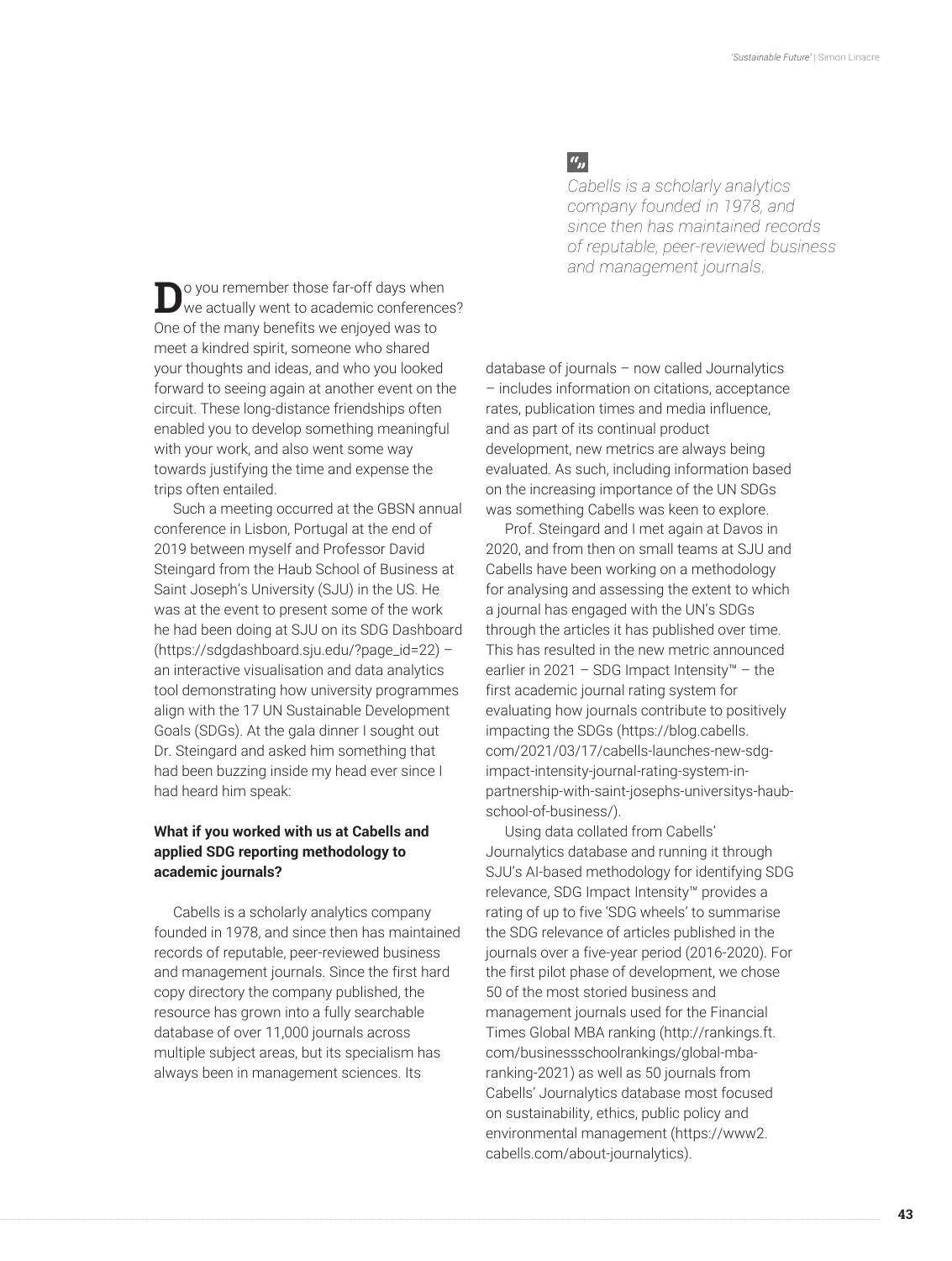It may come as no surprise to learn that the so-called top business journals lagged far behind their counterparts when it came to levels of SDG focus. For example, none of the top 26 journals in the pilot phase were from the FT50, and only four of the top ten were from the world's five biggest academic publishers. In contrast, the journals traditionally ranked at the very top of management journal rankings from the past 50 years in disciplines such as marketing, accounting, finance and management languish at bottom of the pilot phase ratings. While these results were expected, it perhaps shows that while governments, funders, and society as a whole have started to embrace the SDGs, this has yet to filter through to what has been published in journals traditionally regarded as high impact. There has long been criticism that such titles have been favoured by business school management structures over more innovative, real-world relevant journals, and this seems to be borne out by the results of Cabells' research with SJU. The very notion of what academic journal "quality" means is fundamentally challenged when we consider how journals can make an "impact" through engaging the SDGs.

### **So, what are the implications of this research for business schools?**

Traditionally, business schools have been viewed through the prism of university rankings, which have become an essential part of the marketing mix for outfits such as THE, the *Financial Times* and QS. Metrics such as research publications, graduate salaries and employability have been the staple of such rankings for many years. However, some are concerned at the imbalance that exists between the importance placed on rankings by institutions and the transparency and/or relevance of the rankings themselves. A perpetual case, perhaps, of the tail wagging the dog.

26

None of the top 26 journals in the pilot phase were from the FT50, and only four of the top ten were from the world's five biggest academic publishers

The list of 50 journals used by the *Financial Times* as the basis for one of its numerous criteria for assessing business schools for its annual rankings (https://www.ft.com/ content/3405a512-5cbb-11e1-8f1f-00144feabdc0) is currently under review after not changing since 2016, and even then it only added five journals from the 45 it used prior to that date, which was itself an upgrade from 40 used in the 2000s. In other words, despite the massive changes seen in business and business education – from Enron to the global financial crisis to globalisation to the COVID pandemic – there has been barely any change in the journals used to assess publications from business schools to determine whether they are of high quality. Rumour has it that the FT has been inundated by thousands of suggestions about how the list could change, so it will be interesting to see if the paper decides to do more than simply add another five journals, especially when the time seems to be right to embrace much greater change.

However, when the FT's Global Education Editor Andrew Jack (https://www.ft.com/ stream/b359c1e1-f7ed-4239-816c-1720f99df8b4) was questioned about the relevance of the FT50 and the rankings in general on a panel session in Davos in 2020, he answered that to change the criteria would endanger the comparability of the rankings. The previous intransigence by the FT and other actors in higher education and scholarly communications was in part the motivation behind Cabells' pilot study with SJU using the SDGs. Maintaining the status quo reinforces paradigms and restricts diversity, marginalising those in vulnerable and alternative environments.





**44**